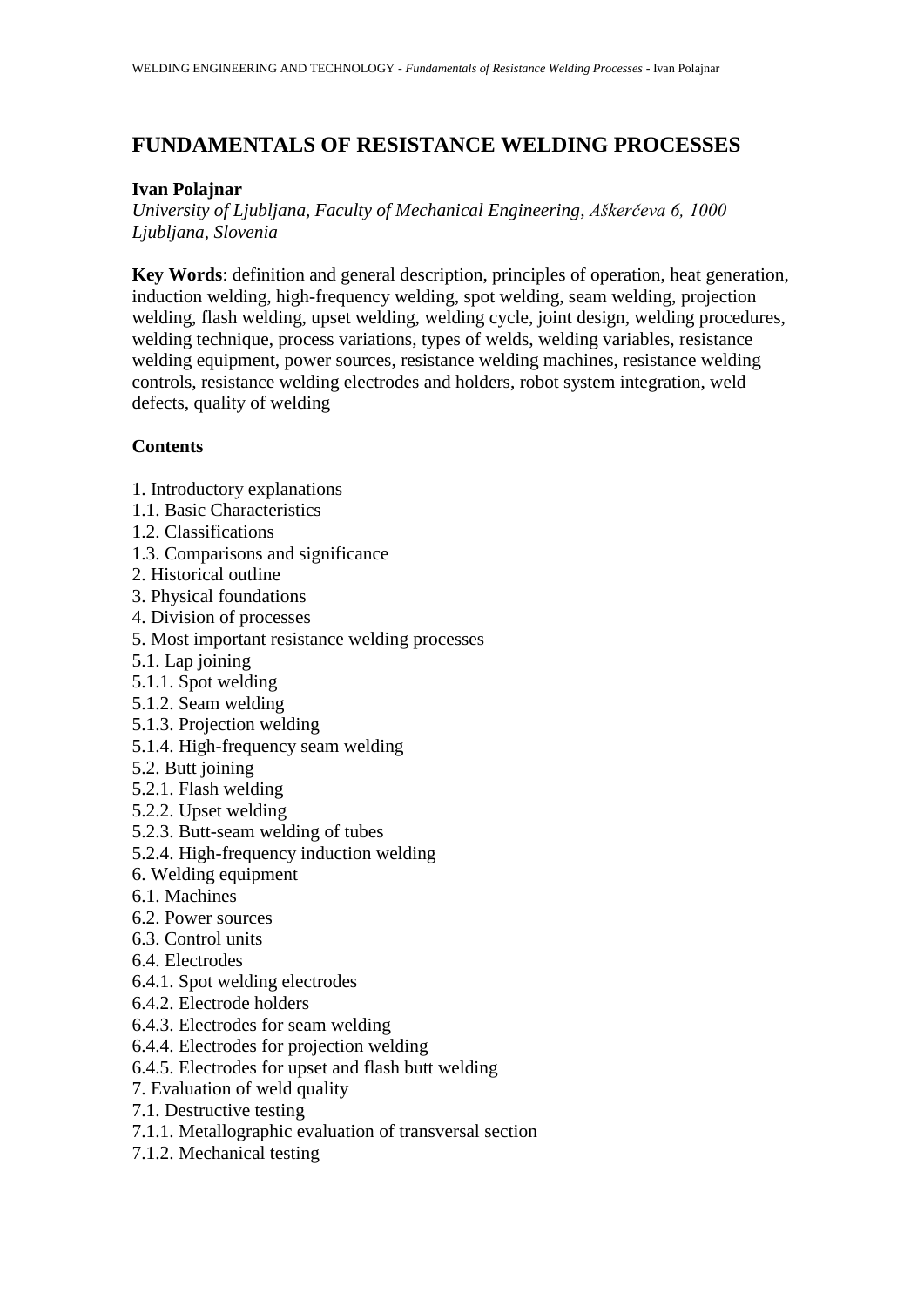7.1.3. Other destructive tests 7.2. Non-destructive testing 7.2.1. Off-process quality control 7.2.2. In-process quality control Bibliography

#### **Summary**

At the beginning, the significance of resistance spot welding processes for the welding technology is highlighted, giving some comparisons to other fusion welding processes in this context. These considerations are accompanied by the listing of most important milestones in the development of resistance welding processes.

The contribution continues with the physical foundations of resistance welding processes with pressure and with the classification, which has also been adopted by the International Institute of Welding.

The central part of this contribution includes a description of most important resistance welding processes. They are presented with principle schematics, characteristic welding cycles, description of important technological characteristics; including case studies from the industry. The welding equipment is presented separately and includes: welding machines, welding power sources, welding controls and electrodes.

The final part describes characteristic and most common faults and defects in butt and lap weld joints, as well as quality monitoring and assurance for these welding processes.

### **1. Introductory Explanations**

## **1.1. Basic Characteristics**

Resistance welding embraces that branch of the welding art in which the welding heat in the parts to be welded is generated by the resistance offered by these parts to the passage of an electrical current. It differs from other forms of welding in that no extraneous materials, such as fluxes, filler rods, etc. are used; therefore, the metallography of the weld is not complicated by the addition of these materials. Resistance welding further differs from the fusion welding processes, by utilizing the application of mechanical force to forge the heated parts together. The effect of the force is to refine the grain structure, thus producing a weld with physical properties, in most cases, equal to the parent metal, and sometimes even superior. The electric current which generates the heat may be introduced to the workpiece through electrodes with which the work makes contact, or it may be induced within the metal by a fluctuating magnetic field which surrounds the workpiece. One of very important principles of resistance welding is to generate the heat energy in the weld zone very rapidly so that the minimum amount of heat will be dissipated by conduction to the cooler adjacent material. This requires a high rate of heat generation and is accomplished by passing a large value of current through the weld zone resistance for a short time interval.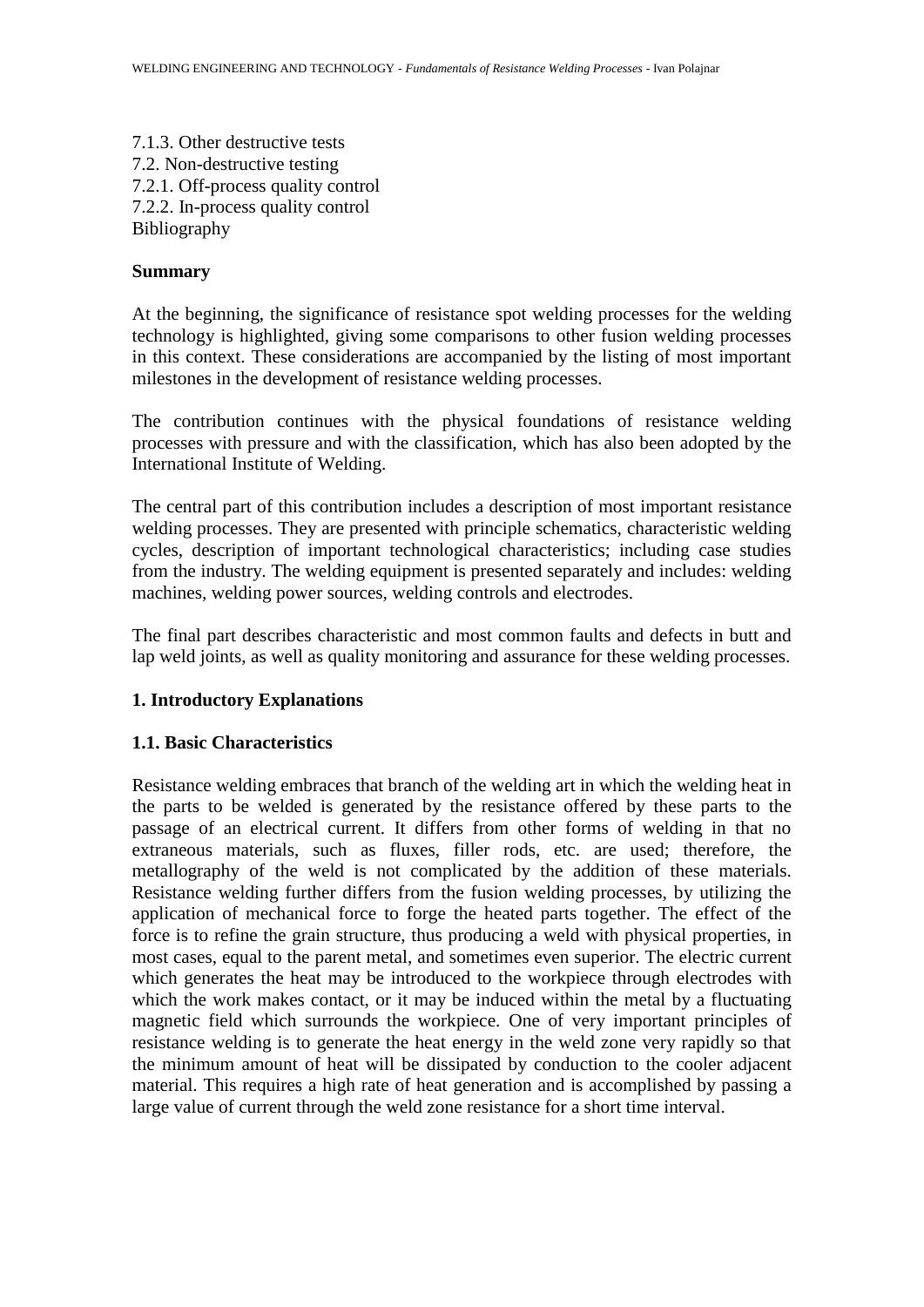# **1.2. Classifications**

The classification of welding methods, adopted by the International Institute of Welding, places the resistance welding processes into the first basic group: WELDING WITH PRESSURE having code number 1000; and with respect to the energy carried used into subgroup: USING ELECTRIC CURRENT having code number 1700.

All resistance welding processes using pressure therefore belong to this subgroup. The welding processes are classified with respect to the type of the joints and the method of creation to one of the six elementary groups, having code numbers as follows:

- 1710 Resistance spot welding
- 1720 Resistance seam welding
- 1730 Resistance projection welding
- 1740 Resistance butt welding
- 1750 Resistance flash welding
- 1760 High-frequency resistance welding

This chapter presents only the most commonly used processes that belong to one of the groups mentioned above. The key terms have been adopted from the multilingual terminological dictionary. The most important characteristics of individual processes were adopted to a large extent from the Welding Encyclopedia, Resistance Welding Manual and Welding handbook. The content does not include fusion welding processes, as the IIW classification places them into a different basic group: FUSION WELDING with code number 2000.

### **1.3. Comparisons and Significance**

According to rough estimates, the resistance welding processes constitute approximately one third of all welding work. The value of welding machines and equipment, used to carry out these processes, is approximately in the same order of magnitude as the value of machinery and equipment used in the liquid-state welding processes. As far as the number of products welded by one of the resistance welding processes with pressure is concerned, these processes are absolutely leading when compared to all other welding processes.

However, a comparison of number and scope of published work on the topic of resistance welding shows a quite different picture. Regardless of the type of publication – books, manuals, textbooks, professional and/or scientific articles – it turns out these welding processes are in best case only represented with a one-fifth share. Such comparisons point to a large disproportion in the significance of these welding processes for the whole field of welding technology. Furthermore, they point out to a well know fact that the most useful things are always simple to use. Or, as a brilliant observer and one of the greatest artists of all times Pablo Picasso might have said upon some other occasion: "I do not search, I find".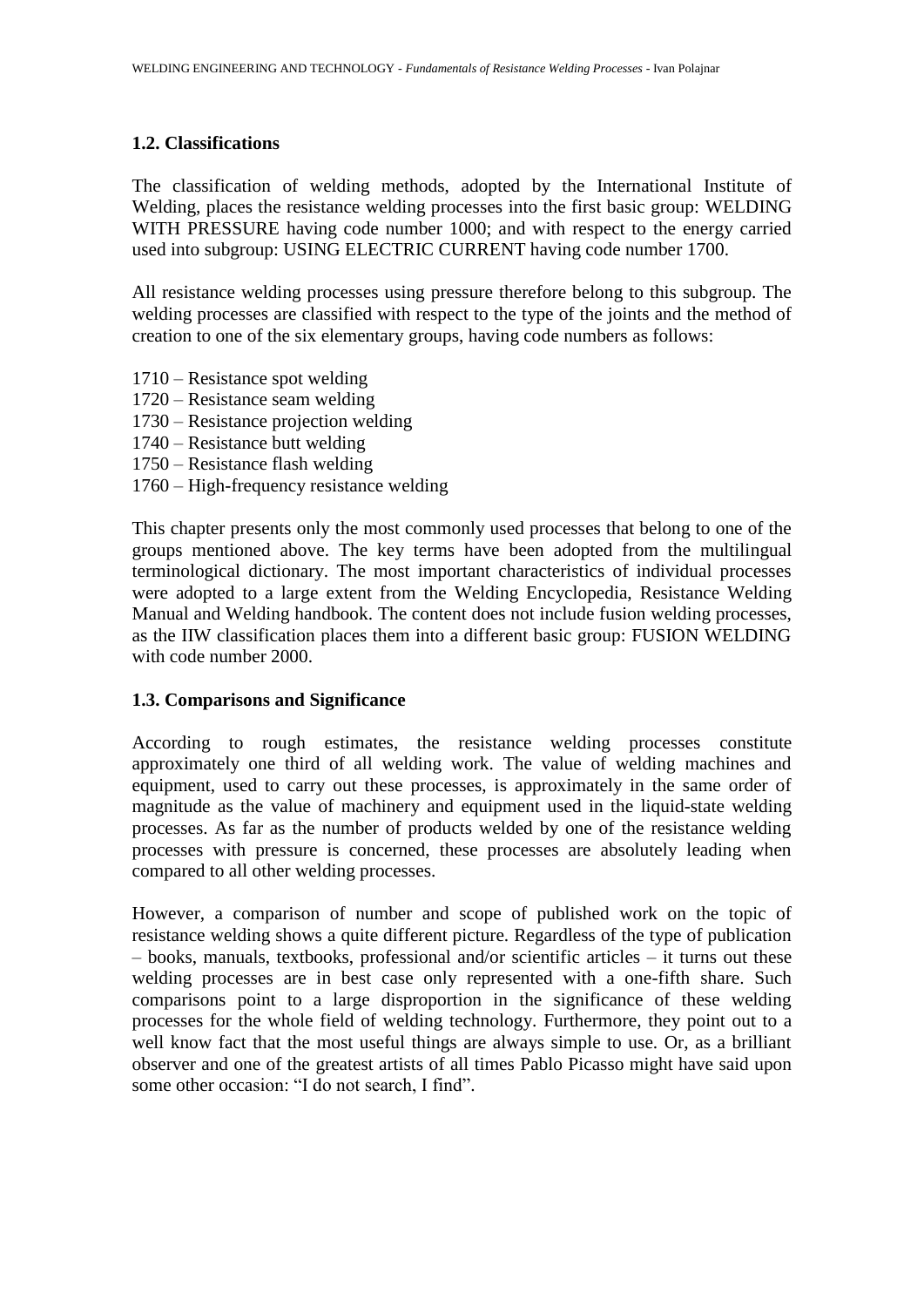### **2. Historical Outline**

Following a physical-metallurgical examination, the resistance welding processes are equivalent to forge welding. In both cases the welding involves introduction of heat and pressure. In forge welding, the workpieces are heated to the working temperature in the fire of a blacksmith's forge, whereas in the resistance welding processes the workpieces are heated by the conduction of electrical current. In forge welding, being practically as old as the use of metals i.e. more than 5,000 years, the parts to be joined are usually heated until they are plastic, and then they are hammered together, Fig. 1. A similar principle is also used in resistance welding, but with the constant presence of force during the heating. The conduction of electrical current and thereby heating are interrupted when a reliable weld is achieved. A technological examination therefore shows the two groups of processes are basically different, displaying big differences in the method and speed of realization, the utilization of spent energy and the achievable degree of repeatability.



Figure 1. Example of Forge Welding

The realization that heat energy is released upon conduction of electric current in metals can be attributed to English physicist James Joule in 1856. Heat, generated in this way, was used for welding for the first time in 1887 in Russia.

Any consideration about resistance welding would be imperfect without mentioning inventor Prof. Elihu Thomson. As he was lecturing in 1877 at the Franklin Institute in USA, demonstrating the use of high-voltage capacitor to students, he was struck by an idea: what would happen if one should switch the primary and secondary windings of spark-coil transformer? Repeating a reversed procedure, he short-circuited the ends of the former primary winding and connected input voltage to the former secondary side (having a greater number of thinner turns of wire). Following a short current impulse, he noticed the short-circuited ends of the winding have overheated and welded together at the joint, Fig. 2. In this way, the idea of resistance welding was described and realized; its basic principle staying unchanged till this very day.

After having perfected the basic idea, realized as resistance butt welding, Prof. Thompson patented the resistance spot welding process in 1886. Both processes were adopted by the industry very quickly; especially spot welding that was able to produce results comparable to mechanical fastening with rivets or bolts. At the same time,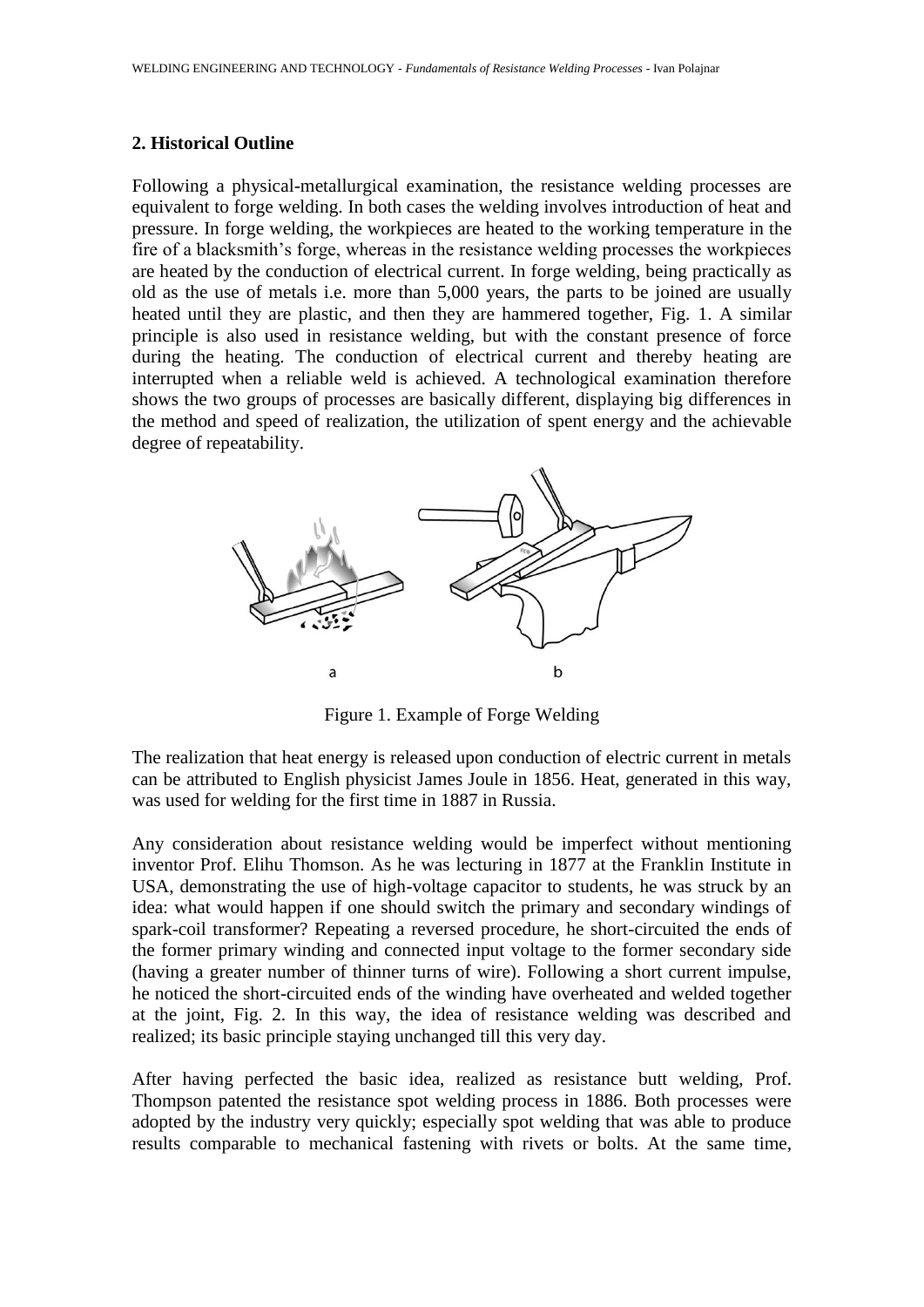welding enabled a significantly higher productivity and lower manufacturing costs. The quick and successful deployment of new joining technology was also facilitated by numerous technological improvements that enabled welding of light metals and simultaneous creation of a many spot welds. The subject of technological comparisons and change were mainly mass-produced items of metalworking industry, such as metal cookware and numerous joints in railroad cars. As the patent rights were held by the manufacturer of machines, charging for each weld that was carried out on a royalty basis, the use of the new welding method was not spreading as it could have. The standstill in the deployment of resistance welding continued until five different companies bought license rights for the manufacturing of resistance spot welding equipment. This was followed by a rapid development and increased production of machines and equipment for resistance welding. The demand for resistance welding equipment able to offer improved productivity was further stimulated by the needs of a new branch of mass production – the automotive industry. First all-steel automotive body joined by resistance spot welding was produced at Edward G. Budd Company as early as 1912.



Figure 2. Thomson's Reversible Induction Discharge Protector

Interesting fact is that these welding processes have not been the subject of a noticeable development or extensive deployment during World War II. A rapid development ensued only after World War II with improved pneumatic and hydraulic systems for generating the pressure force and after the machines were equipped with better power sources and more capable controllers. Many new types of special machines were invented during this period, having design characteristics that are still used in machines of today.

Resistance welding processes flowered and achieved domination in mass-production welding in combination with auxiliary machinery and equipment, which enables a complete automation of welding in so-called computer-integrated manufacturing – CIM.

As the introduction of industrial robots into manufacturing processes began at the end of seventies, the resistance spot welding process was the very first to implement the use of robots in the welding technology. It is estimated today that the number of robots operating in the field of resistance spot welding is greater than the number of robots in all other fields of fusion welding together.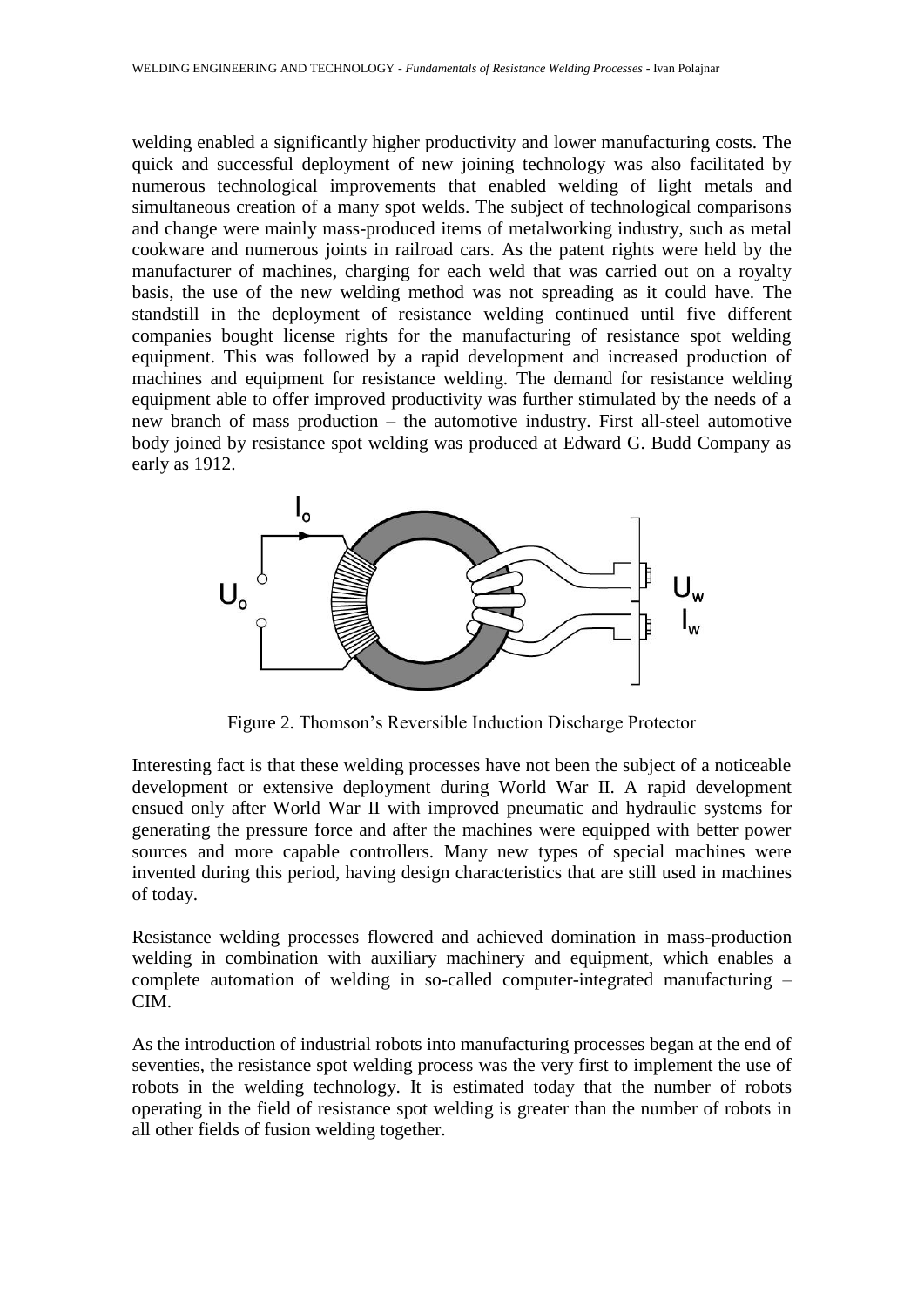The most important achievements in the processes of resistance welding during the last period include new inverter-based sources, real-time monitoring of welding parameters and in-process control of welding process.

#### **3. Physical Foundations**

If we put together two metal parts and connect them to electric voltage  $U_w$ , electric current  $I_w$  will start running through contacting microsurfaces  $S_i$ . Applying additional pressure force  $F_{\rm w}$  yields a coupled electro-thermo-mechanic system that starts to warm up according to Joule's law, Fig. 3.



Figure 3. Two weld pieces forming a butt joint

Starting from the assumptions that both metal parts are made of the same material, that both parts have the same cross-section  $S$  [mm<sup>2</sup>] and that the conductors supplying electrical current have insignificant electrical resistance, there are two variable electrical resistance in the closed circuit: the resistance of welded conductors  $R_{\rm w}$  [ $\Omega$ ] and the resistance of contacts  $R_c$  [ $\Omega$ ]. Both resistances are time-dependant.

The resistance of conductors (weld pieces) depends on electrical resistivity of weld piece material  $\rho_w$ , weld piece cross section  $S_w$  and conductor length  $l$ .

$$
R_{\rm w} = \rho(T) \cdot \frac{l}{S} \tag{1}
$$

$$
\rho(T) = \rho_0 (1 + \alpha \cdot \Delta T) \tag{2}
$$

where:  $\rho(T)$  - electrical resistivity at temperature T  $\rho_0$ - electrical resistivity of weld piece material at starting temperature [ $\Omega$  mm]  $\alpha$  - temperature coefficient of resistance [K<sup>-1</sup>]  $\Delta T$  - temperature difference between measured and starting temperature [K]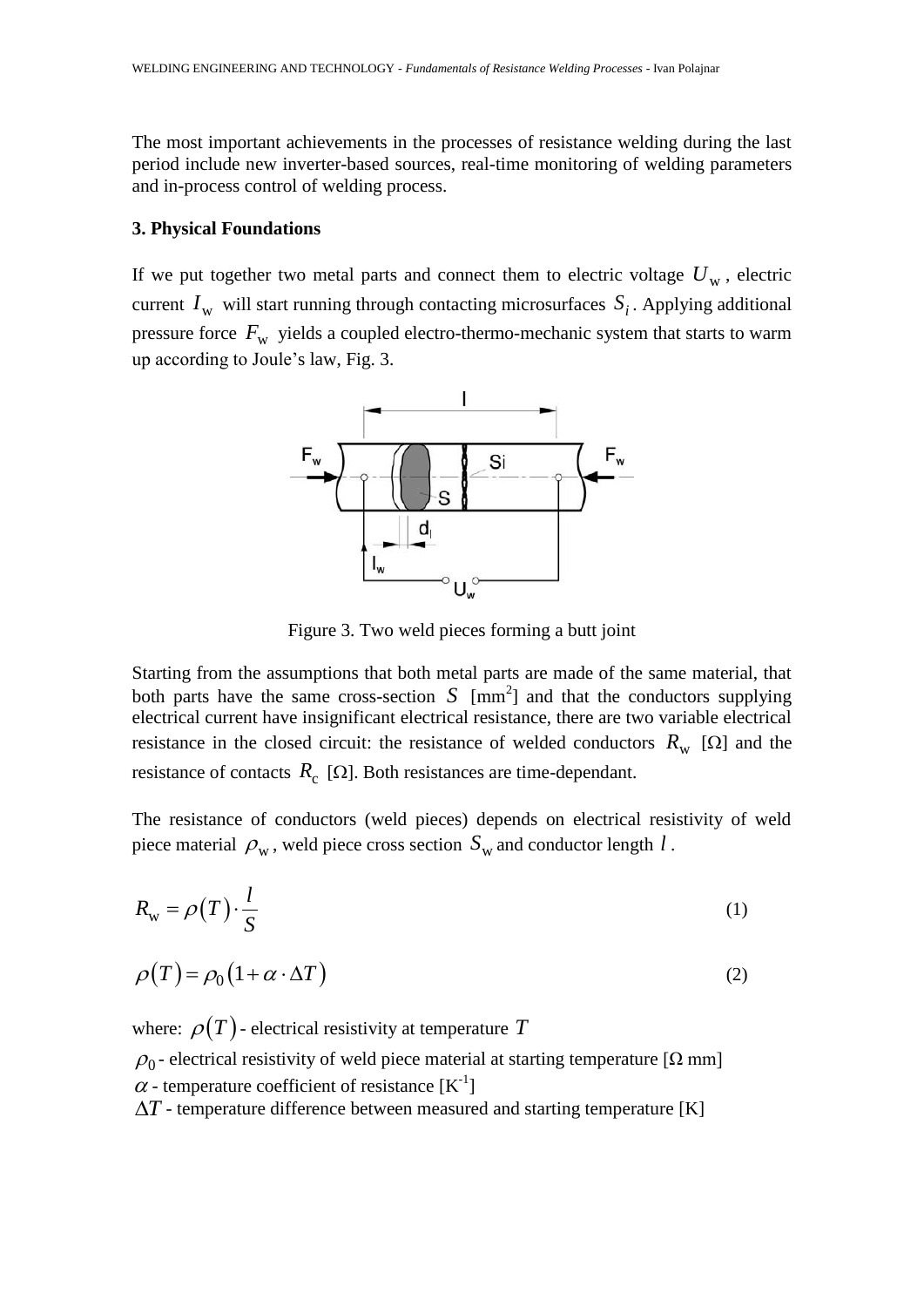The contact resistance  $R_c$  depends on specific contact resistance resistivity  $\rho_c$  and the total contacting surface  $S_i$  conducting the current  $I_w$ 

$$
R_{\rm c} = \frac{\rho_{\rm c}}{\sum S_i} \tag{3}
$$

where:  $\rho_c$  - specific contact resistivity [ $\Omega$  mm<sup>2</sup>]  $S_i$  - surface of an elementary metal contact  $\text{[mm}^2\text{]}$ 

By conducting the electrical current the total contact surface  $S_0$  of weld pieces increases rapidly from the starting value  $S_i$  to a metal contact where the total contact surface equals the cross section of weld pieces  $(\sum S_i \Rightarrow S_{w})$ , Fig. 4. As the total contact surface approaches  $S_w$ , the contact resistance  $R_c$  approaches zero.



Figure 4. Time dependence of contact surfaces

Partial resistances  $R_{\rm w}$  and  $R_{\rm c}$  as well as total resistance  $R_{\rm T} = R_{\rm w} + R_{\rm c}$  are timedependant quantities, so welding current  $I_w$  and heat released  $Q$  are time dependant, too. The quantity of heat released in two weld pieces in contact during a certain time period is determined using Joule's law:

$$
Q = \int_{0}^{t_{\rm w}} I_{\rm w}(t) \cdot U_{\rm w}(t) dt = \int_{0}^{t_{\rm w}} I_{\rm w}^{2}(t) \cdot R(t) dt
$$
 (4)

The total heat released (Joule's heat) is proportional to the product of effective current squared and the average values of total resistance and time of welding:

$$
Q \cong \overline{I}_{\rm w}^2 \cdot \overline{R} \cdot t_{\rm w} \tag{5}
$$

where:  $I_{\rm w}(t)$  – welding current in time t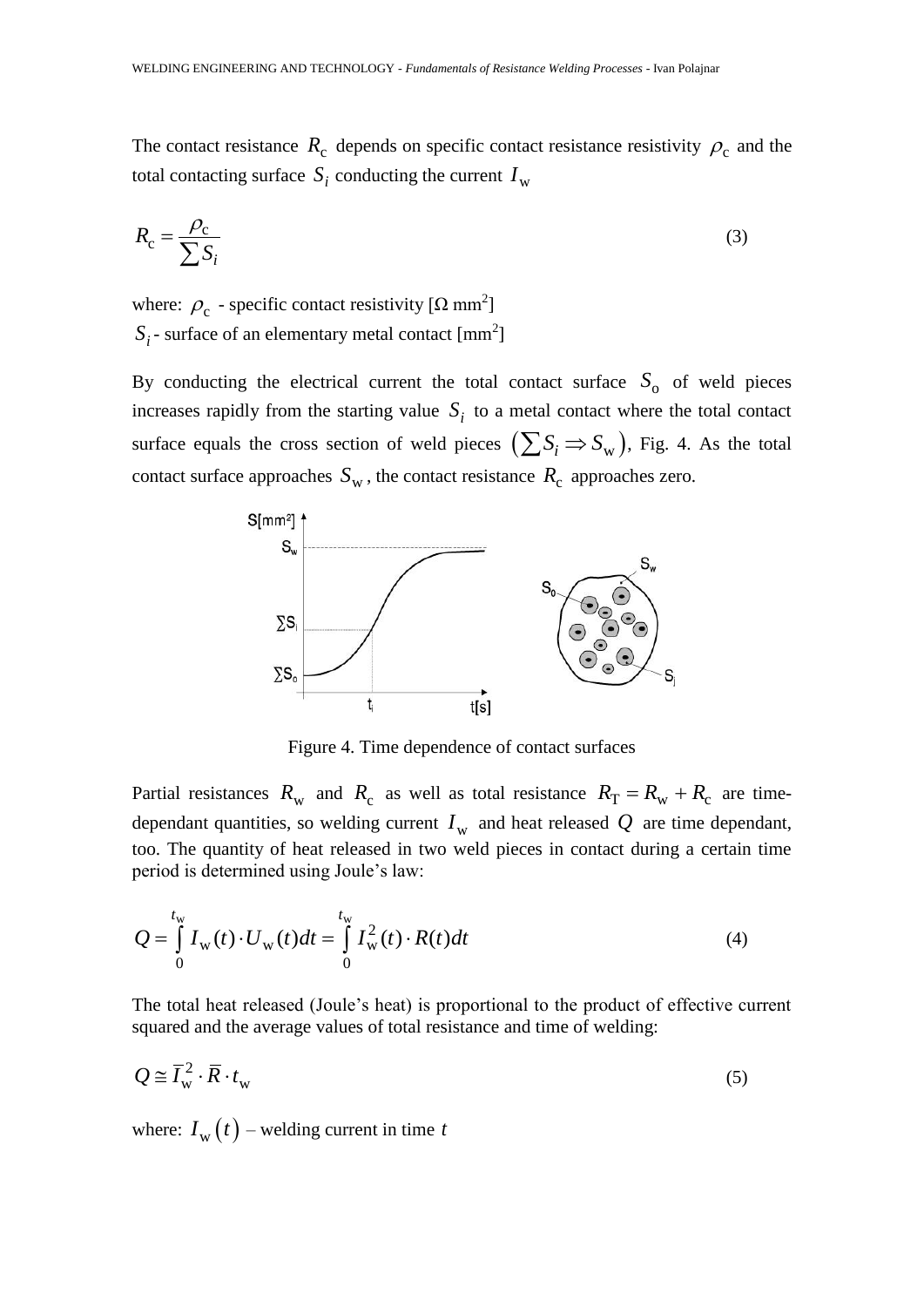$U_{\rm w}(t)$  – welding voltage in time t  $R(t)$  – resistance in time t  $I_{\rm w}$  – average effective current [A] *R* – average value of total resistance  $[\Omega]$  $t_{\rm w}$  – average time of welding [s]



Figure 5. Time dependence of partial and total resistance

An approximate time course of both partial and total resistances in the welding of lowcarbon structural steel is shown in Fig. 5. In the initial phase, the contact resistance  $R_c$ rapidly decreases due to a quick increase of contact surfaces  $\sum S_i \Rightarrow S_{\rm w}$  and  $R_c \Rightarrow 0$ . The initial increase in the weld piece resistance  $R_w$  is practically linear and can be attributed to the growing temperature of weld pieces. Once the contact surfaces are welded together  $(R_c = 0)$ , the total resistance  $R_T$  only constitutes of weld piece resistance  $R_{\rm w} \Rightarrow R_{\rm T}$ . Upon further heating, the total resistance stabilizes regardless of temperature increase due to plastic deformation of overheated material and shortening of length *l* . The results of research show the optimal time to interrupt the welding of structural steels is once total resistance approximately reaches equilibrium, i.e. near  $dR_{\rm T}/dt \approx 0$ .

#### **4. Division of Processes**

The first step in any fundamental classification of resistance welding processes is division to pressure welding processes and fusion welding processes (without applying additional pressure). As the standpoints adopted by the International Institute of Welding treat the resistance welding processes equally, such standpoint was also taken in presenting of this chapter.

In the second step, the resistance welding processes are generally divided by the method of supplying electrical energy to the welding spot: conductive, i.e. by applying direct pressure on weld pieces with electrodes, or inductive, i.e. by induction heating and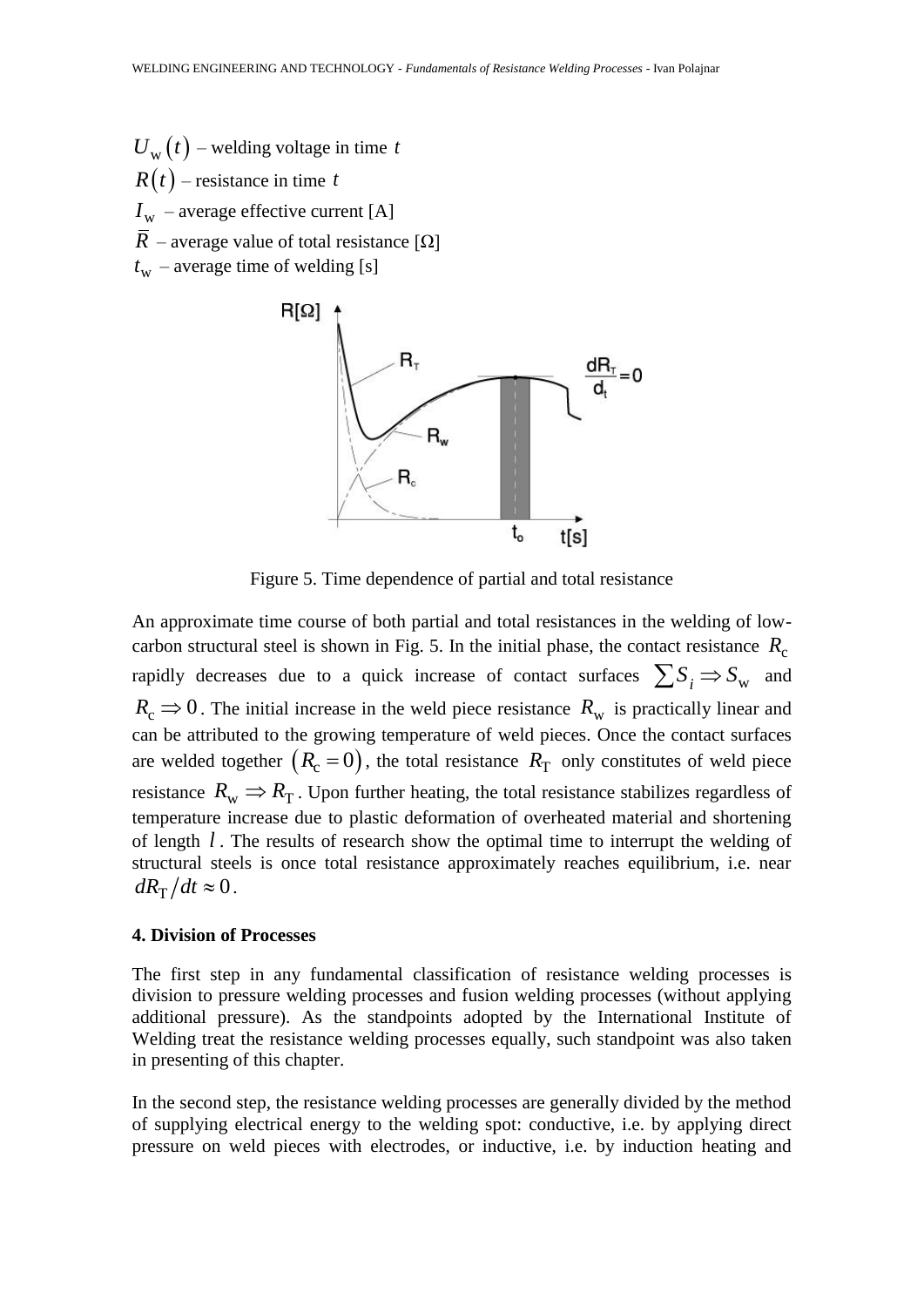separately applying pressure to the weld pieces. The next step of division of resistance welding processes uses the position of weld pieces in the joint (butt and lap welding) and the method of creation of weld (spot, seam welding). Summarizing the given criteria yields a schematic overview of division of resistance welding processes into practically recognizable groups, Fig. 6. Each of the rounded groups also includes a series of autonomous processes, distinguished by the type and form of used current (e.g. capacitor discharge spot and butt welding, welding with direct current and highfrequency alternating current), as well as by technological characteristics (e.g. seam welding with a wire electrode and seam welding with filler material).



Figure 6. Division of resistance welding processes

# TO ACCESS ALL THE **50 PAGES** OF THIS CHAPTER, Visit[: http://www.eolss.net/Eolss-sampleAllChapter.aspx](https://www.eolss.net/ebooklib/sc_cart.aspx?File=E6-171-05)

#### **Bibliography**

- -

1. List of welding and allied properties with definitions classified according to energy carrier; Zveza društev za varilno tehniko Slovenije, Ljubljana 1994

2. Multilingual collection of terms for welding and allied processes, part four: Resistance welding, Zveza društev za varilno tehniko Slovenije, Ljubljana 1993

3. V. Kralj, Z. Kordić, A. Köveš: Točkovno uporovno varjenje, Institut za varilstvo, Ljubljana 1991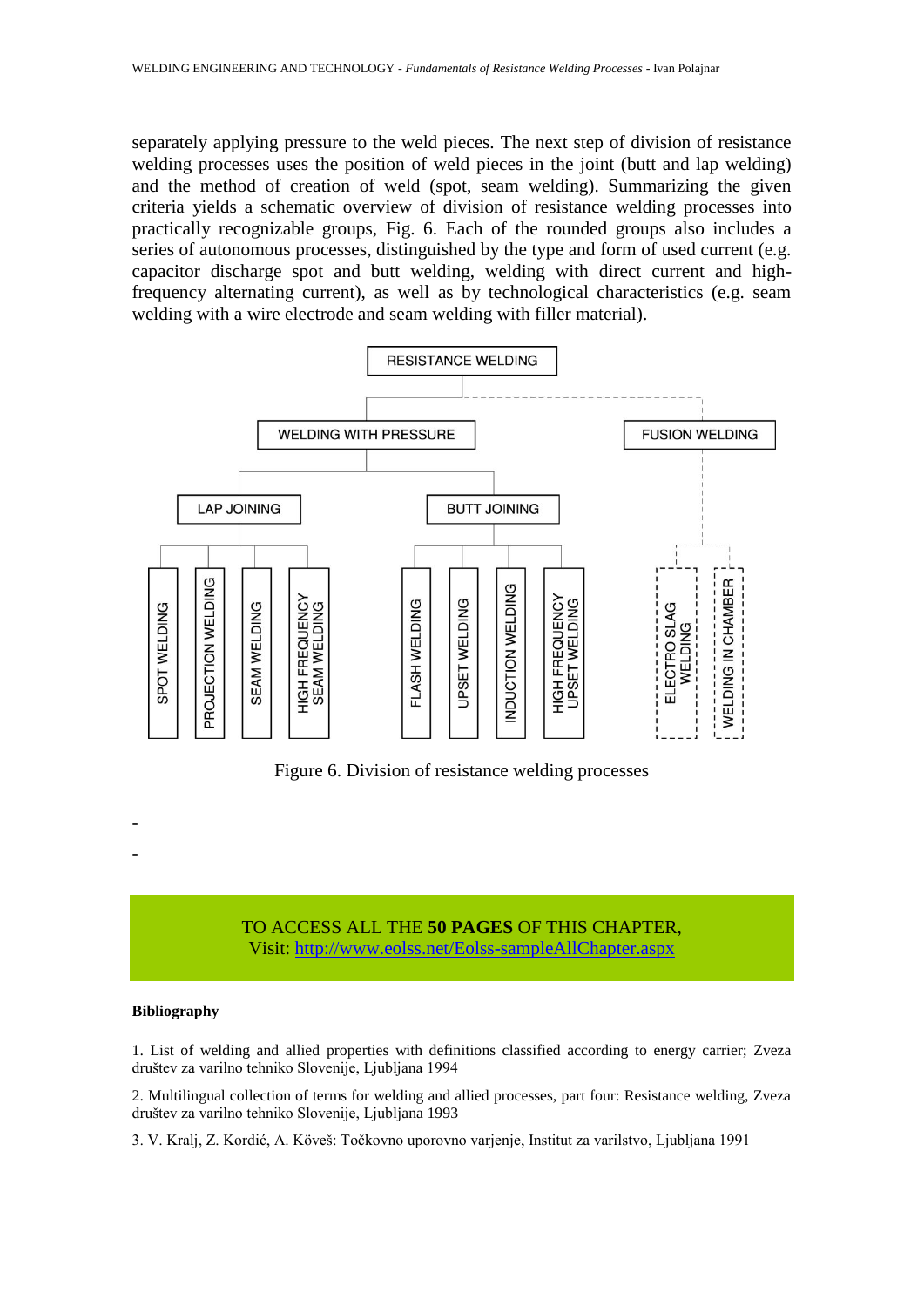4. A. H. Fritz, G. Schulze: Fertigungstechnik, Springer Verlag, Berlin 1998

5. K. A. Kočergin: Kontaktnaja svarka, Mašinostroenie, Leningrad 1987

6. M. Krause: Widerstandspressschweissen, DVS – Verlang GmbH, Düsseldorf, 1993

7. P. T. Houldcroft: Welding Processes, BWR, Cambridge, University Press; London 1976

8. Z. Kordić: Elektrootporno zavarivanje, Društvo za tehniku zavarivanja Hrvatske, Zagreb 1987

9. H. Granjon: Metalurške osnove varjenja (prevod P. Štular), Zveza društvo za varilno tehniko Slovenije, Ljubljana 1994

10. K. Matsuyama: Improving Working Environment in Resistance Spot Welding, IIS/IIW Doc. III-1248- 03, Bucharest, 2003

11. Resistance Welding Manual, Revised fourth edition, Resistance Welder Manufacturers' Association, Philadelphia PA, 2003

12. Welding Handbook, Ninth edition, Welding processes, Part 2, American Welding Society, Miami FL, 2007

13. Z. Kordić, Š. Vučak: Sučeljeno elektrootporno zavarivanje, Školska knjiga, Zagreb, 1997

14. Welding Handbook, Seventh Edition, Volume 3, AWS, Miami FL, 1980

15. Zavarivanje, Inženjersko tehnički priručnik, Vol. 1, Rad, Beograd, 1979

16. M. Gordić, Z. Kordić: Točkasto elektrootporno zavarivanje, Društvo za tehniku zavarivanja, Zagreb, 1986

17. Ž. Bilić: Optimizacija zavarljivosti rebrastog betonskog čelika kontrolom parametara zavarivanja. Magistarski rad, Fakultet elektrotehnike, strojarstva i brodogradnje, Split, 2007

18. J. Grum, A. Gorkič, R. Kejžar, I. Polajnar: Influence of the type of workpiece adjustment and energy input on quality of resistance projection weld. International Journal of Materials & Product Technology, Vol. 29, No. 1/2/3/4, 2007, p. 272÷296

19. H. Zhang, J. Senkara: Resistance Welding, CRC Taylor & Francis Group, Boca Raton, FL, 2006

20. F. J. Gruber: Resistance Welding. Verlag moderne industrie, Peco Welding Systems GbmH, München, 1997

21. D. Bračun, J. Možina, I. Polajnar: Laser profilometry of resistance spot welds. IIS/IIW Doc.: III-1154-00, Florence, 2000

22. S. Satonaka, S. Arima, M. Akamine: Prediction of Strength of Multi-Spot Welds by Aid of Ultrasonic Evaluation, IIS/IIW Doc. III-1082-97, San Francisco, 1997

23. J. D. Brown, M. G. Rodd, N. T. Williams: Application of Artificial Intelligence Techniques to Resistance Spot Welding. IIS/IIW Doc. III-1092-97, San Francisco, 1997

24. S. Satonaka, H. Kiyota, H. Shirakawa, K. Hatta, K. Tukamoto: Tensile-Shear Strength of Spot Welded Structures, IIS/IIW Doc. III-1153-00, Florence, 2000

25. S. Satonaka, K. Matsuyama: Review on Inspection Techniques for Spot Welds. IIS/IIW Doc. III-1134-99, Lisabon, 1999

26. G. Weber, W. Tischlinger: Extended Weldability Lobes in Resistance Spot Welding, IIS/IIW Doc. III-1250-03, Bucharest, 2003

27. G. E. Lheureux, E. J. Belotte : Le Soudage par Résistance, Dunod, Paris, 1965

28. B. E. Paton, V. K. Lebedev : Elektro-oborudovanie dia kontaktnoi svarki, Mašinostroenie, Moskva, 1969

29. Widerstandsschweissen, Möglichkeiten und Grenzen, DVS-Berichte, Band 124, DVS-Verlag GmbH, Düsseldorf, 1989